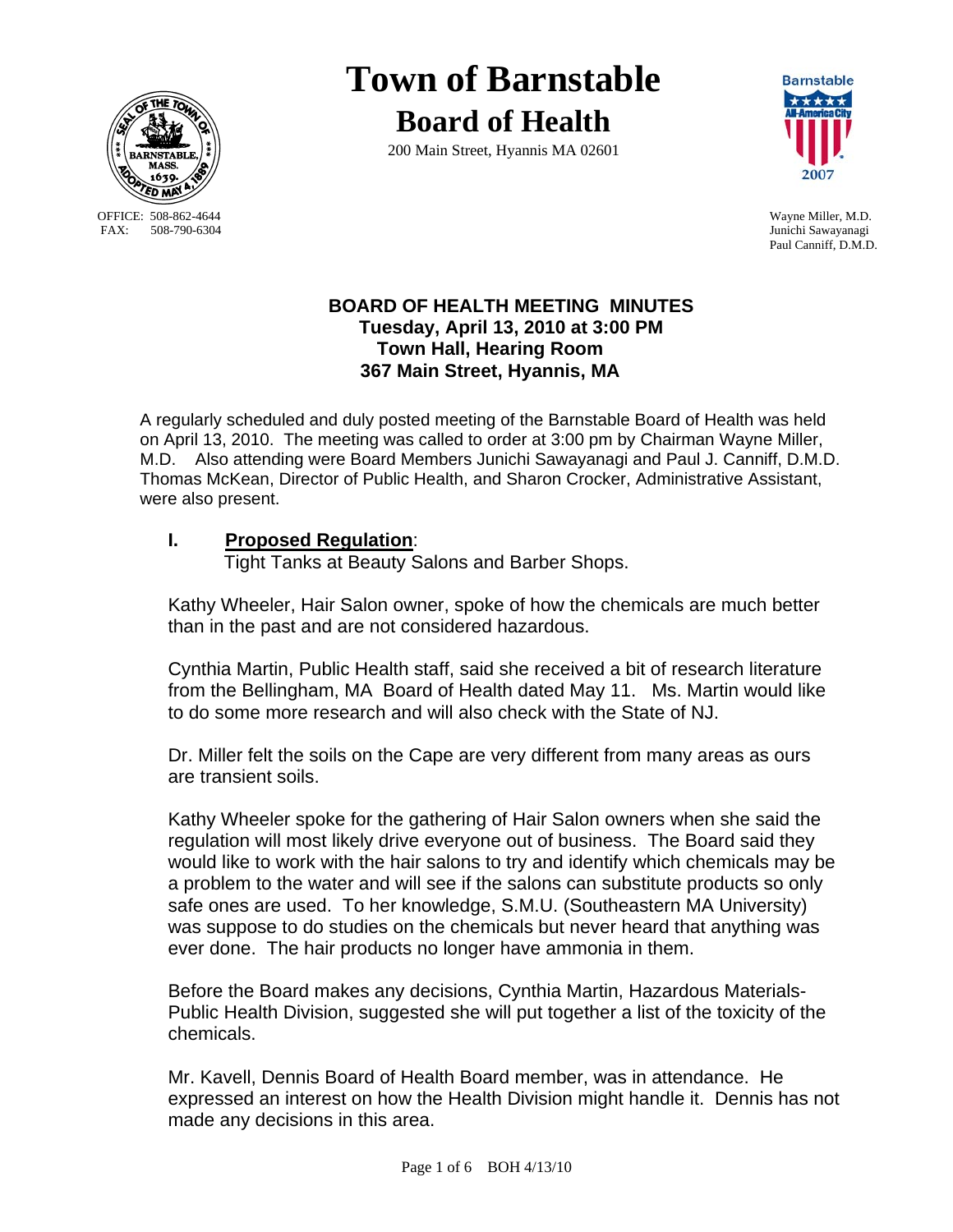Gina, Gina's Salon, West Barnstable, asked the cost. The cost ranges around \$10,000 and a cost of \$250/mo to remove the hazardous chemicals. Gina asked to have someone research whether there is any equipment which might fit on or around the sink(s) to treat the chemicals in a similar form to the sewage treatment plant (i.e., aerating them, etc.).

The Board is unable to address the comment at this time until more is known. They will do more research before imposing a new regulation.

\* Glen Harrington, Mashpee Director of Public Health, suggested we may want to speak with George H., Barnstable County Health Department, because in the Title V regulations it addresses the holding tanks for hair salons and our decision might affect us in future funding from State.

## **II. Variance – Septic (New Item):**

- **POSTPONED** A. Mike Aucoin representing Ernest and Marjorie Whitman, owner 329 South Main Street, Centerville, Map/Parcel 207-082, 1.4 acre lot, five setback variances.
	- B. Eric Stevens representing Elizabeth Gould, owner 267 Scudder Road, Osterville, Map/Parcel 139-013, 0.42 acre lot, a setback variance for septic tank to wetlands.

Glen Harrington presented the plans which had two variances – one variance was for crossing the water line (the water line will be sleeved at that point). The plans are for the three-bedroom property.

Mr. McKean suggested flipping the plan over and having the septic come out of the other side of water pipe. Mr. Harrington said there is a retaining wall and there is mature landscaping including a cedar tree which would result in much more destruction to the property. Dr. Canniff asked whether the plan has a monolithic tank. Glenn said that he does not generally suggest the monolithic tank to those will the possibility of expanding in the future.

Upon a motion duly made by Mr. Sawayanagi, seconded by Dr. Canniff, the Board voted to approve the septic plan with the two variances. (The plan was approved. Mr. Sawayanagi and Dr. Miller voted to approve, and Dr. Canniff voted to deny (he objected to the system being installed prior to the meeting).

# **IV. Variance – Food (Cont.):**

Claudia Robinson representing Community Action Committee (C.A.C.C.I.) applying for a temporary food permit for 'Sundae Fundae' Event in the parking lot of 115 Enterprise Road, Hyannis on June 13, 2010.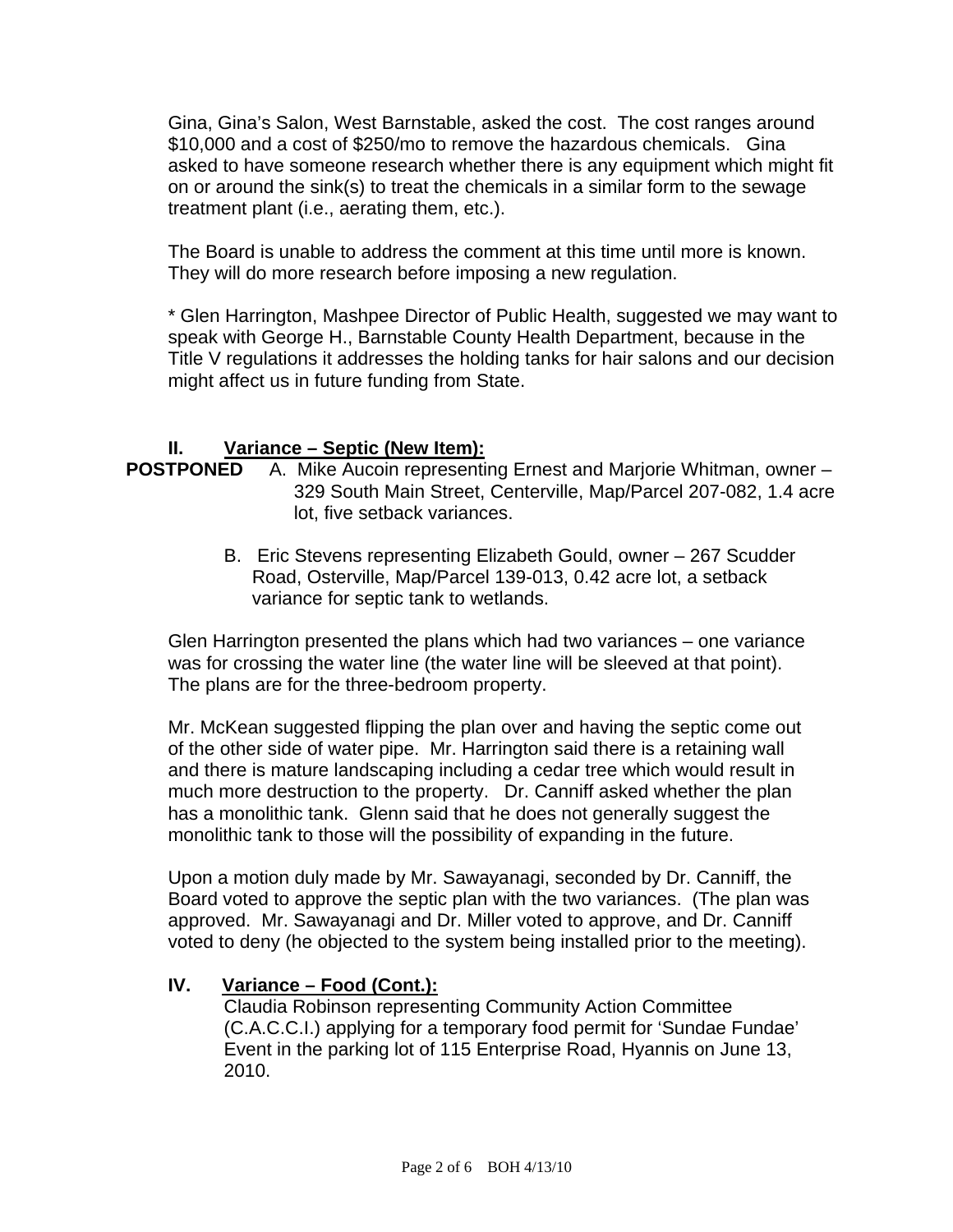## **V**. **Variance – Food (New):**

A. Florence Lowell, Naked Oyster – 410 Main Street, Hyannis, Map/Parcel 327/262, grease trap variance.

Mr. Lowell and Florence Lowell presented their plans for a new location. Their location is no longer available and they are under a tight time line.

Mr. Lowell explained the two options for a grease tank being installed were very costly. One would be digging a trench in the back parking lot 250 feet long in the parking lot.

- **POSTPONED** B. Richard Bibeault representing Mid-Cape Farmers Market, Hyannis, applying for a change of venue from Main Street, Hyannis to the Hyannis Youth and Community Center, Bassett Lane, Hyannis.
	- C. Matt Bondlow representing Cape Cod Life Seaside Living Expo, applying for a temporary food permit at 141 Bassett Lane, Hyannis, on Saturday, May 1 and Sunday, May 2, 2010 with one vendor, The Naked Oyster.

Matt Bondlow stated the event is a new one. In the past, they had a Food & Wine Expo. The event will be both inside and outside. Inside will have retailers and marinas and outside will have boats on display, along with landscape exhibits and one restaurant vendor, Naked Oyster.

Mr. McKean requested a layout for the food area. Mrs. Lowell will be using a convection oven with an extension cord to finish the oyster wraps, the beef briquette will be packaged and finished on site, and the oyster shucking will be done as people walk in. Signs will be in place for raw food.

Upon a motion duly made by Mr. Sawayanagi, seconded by Dr. Canniff, the Board voted to approve the annual temporary food event. (Unanimously, voted in favor.)

Also:

Dr. Miller feels we must apply inspections to all temporary food events, if we do it for one. The Board of Health may need to apply to the Town Council to approve a fee, if necessary, to support the cost of the inspection (i.e., \$150 each time.) This will be taken into consideration.

## **VI. Hearing:**

A. Motel owner, George "Skip" Simpson, Anchor-in, One South Street, Hyannis – variance request of qualified swimmers and lifeguard requirements at pools.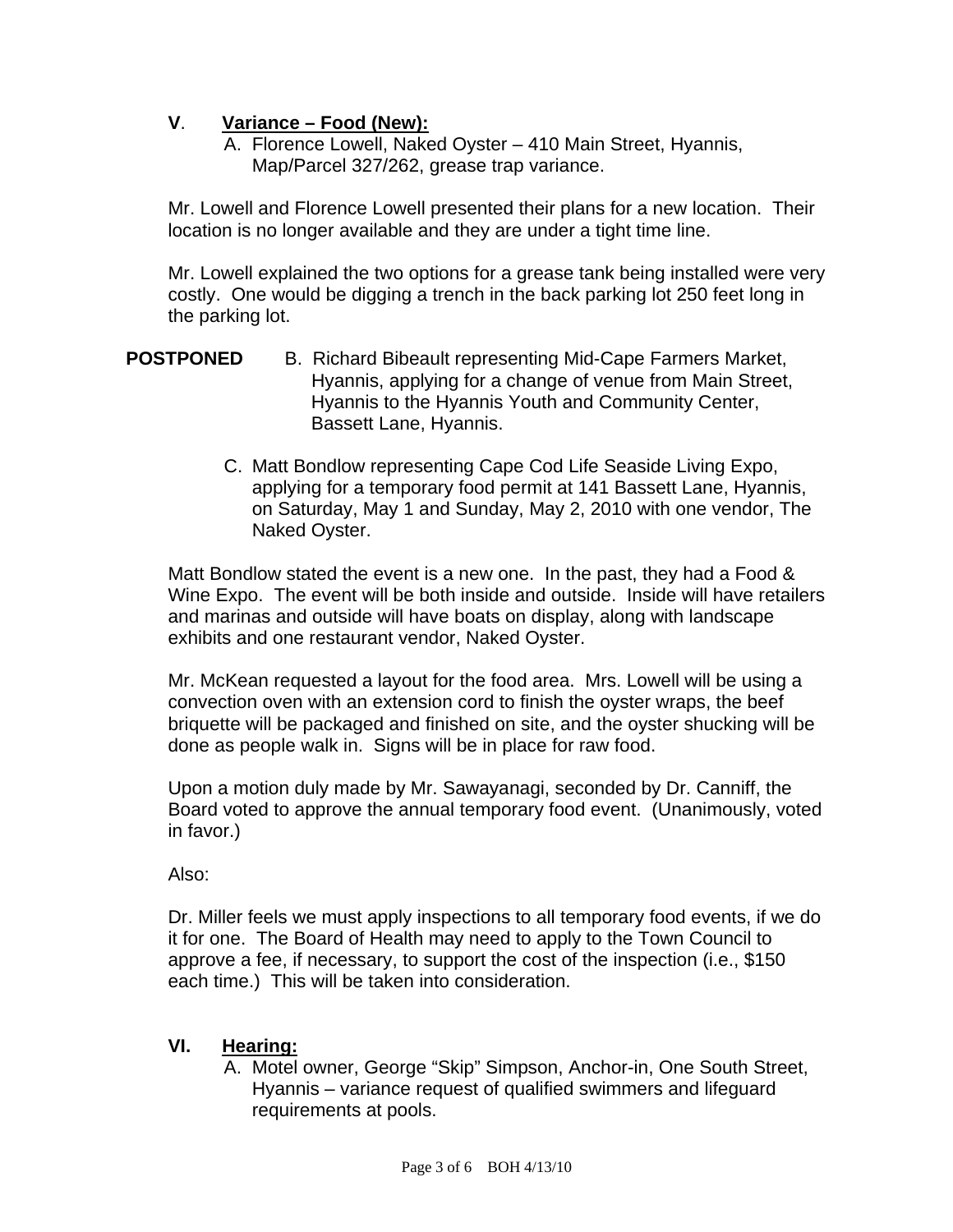Skip Simpson said there is no one-stop fits all answer for the lifeguards.

He feels they have a very good track record of 25 years, they do not serve alcohol, they request a waiver to the lifeguard / qualified swimmer regulation for an annual review.

If the pool is not occupied, they would have the pool locked. If someone requested to swim, they must be with another person.

Their pool size is 18 feet x 36 feet, depth of 3 feet to 8 feet. Currently, the qualified swimmer regulation allows only 19 people in it. Mr. Simpson requests that the Board look at each location individually. His pool is 640 s.f. and the state says that 20 s.f. swimming area needed for each person, thus, approx. 30 people would be allowed in pool per state even though Mr. Simpson would not be interested in having that many in the pool.

#### Dr. Miller's proposed:

Waive requirement when the pool is under a certain size and certain occupancy. He is not sure whether the waiver needs to specify only applies to a certain depth. Signage needed – some he would like even beyond state signage requirements. Phone is required by State. Water Safety/CPR person in area is required (and it should specify just how far away the person can be). Must have locked access. He would not consider it for places that have wave pools, slides, etc.

Dr. Miller suggested to have the Board of Health work on it and come back to him. Mr. Sawayanagi suggested to look at each location individually. This location has not had any issues for over 25 years.

Skip's signage suggest "children under 16 shall not swim alone without a responsible adult. Also, adults shall not swim alone.

## **VII. Subdivision:**

Dan Ojala, Down Cape Engineering, representing Susan Maki, Trustee, Maki Family Trust –'0' Oak Street (off Oak Street), Barnstable, **Preliminary Plan Subdivision# 819 in Historical District, Map 215,** Parcel 014-001, 3 lots on 6.94 acres, within the Resource Protection Overlay District.

No one present.

Contact Dan Ojala and ask him to come to the next Board meeting so the Board may give their full recommendations.

#### **VIII. Body Art Variance:**

Mark Corliss, Split Milk Tattoo – two artists applying for variances on requirements.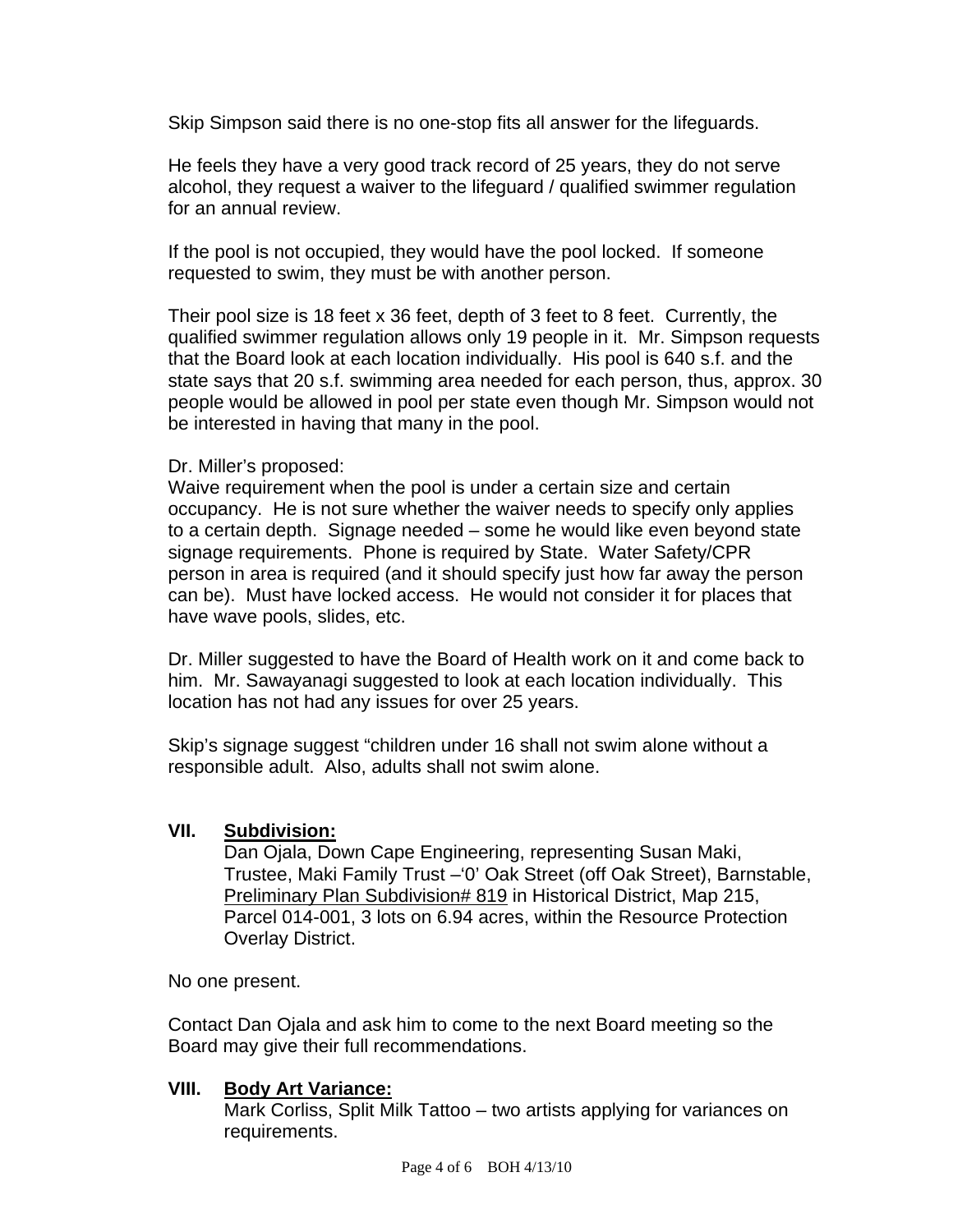Mark has been working with Ruth Jones, a nurse in Quincy, who teaches a skin course for tattoo artists. Dr. Miller wants to review with Ms. Jones's syllabus for the course and the stringency of the pass / fail grading.

Mark Corliss recommends that on top of taking the skin course, the Board should require that the artist then must work under someone who has had a certain amount of experience.

Contact: Nurse Ruth Jones, Quincy 617-376-1286

# **IX. Old/New Business:**

A. Temporary Outdoor Food Vending Requirements Policy – Weekly Events.

Proposes to charge a surcharge of \$100 to be added to the cost of a temporary food permit.

This is to cover the cost of the inspectors time, a 4 hour minimum call out fee.

Under B, Sinks and Gloves: change word from "should not…" to "will not be approved for sale…"

Note: the paragraph speaks of two different handwash situations. We can approve a handwash station vs handwash sink, usually. So we can leave it up to the discretion of the health division.

Upon a motion duly made by Mr. Sawayanagi, seconded by Dr. Canniff, the Board voted to approve the revised policy. (Unanimously, voted in favor.)

B. Proposed Fee for Bathing Beaches - \$ 150.

Karen Malkus said that if we waive the fee for this year, the County will do all that is required.

We already do the water quality testing. If we have the County get more involved, we will need to decide where to divide the responsibilities.

To summarize what is new: currently, we test 14 semi-private as well as regular. Recreational beaches will need to put up signs, along with Association Beaches, etc., it'll have to say the operational dates and that they are a "registered beach", and the testing results. There is a lot of signage required at the beach sites. Karen Malkus suggested the possibility that we combine some signs.

There is mainly more paperwork involved. The testing is basically the same.

# **X. DCPC Regulation:**